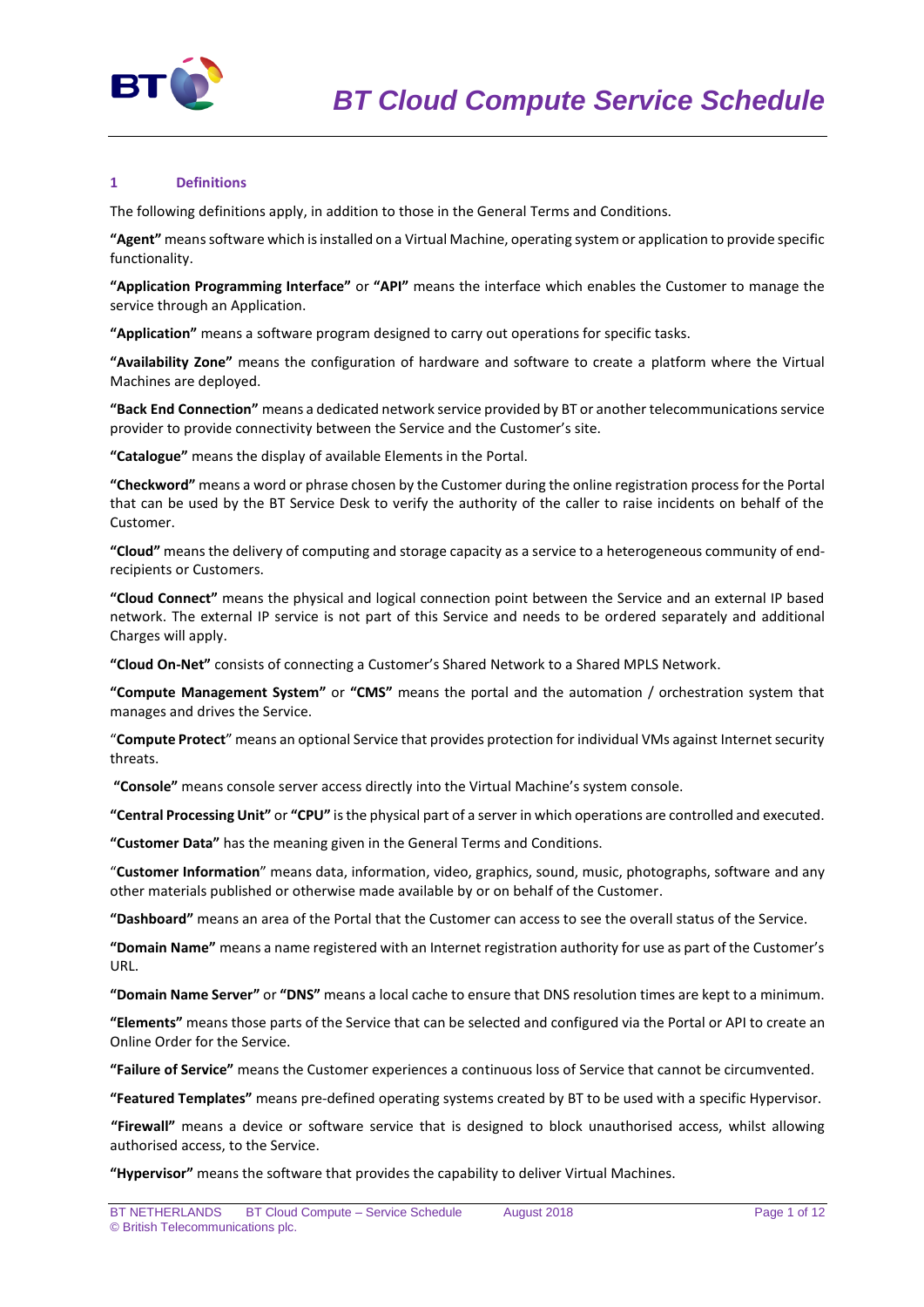

**"Incident"** means an incident which is not part of the standard operation of a Service and which causes, or may cause, an interruption to, or a reduction in the quality of that Service.

**"Incident Repair Service"** means the fault service set out in this Service Schedule.

**"Internet Protocol"** or **"IP"** means a protocol that was designed to interconnect networks and is part of a suite of protocols known as TCP/IP, where "TCP" means transmission control protocol, a reliable connection-based protocol.

**"Isolated Network"** means a virtual network that can be attached to a cloud server. It keeps a cloud server separate from other networks or the internet, or both.

**"ISO"** is the abbreviation for "International Organization for Standardization".

**"Load Balancing"** means the load balancing of incoming Internet requests between all Virtual Machine in a group, on a least connection, round robin or source IP basis.

**"Multi-Protocol Labelling Switching"** or **"MPLS"** means a virtual private network service which can be purchased from BT.

"**Month**" means a calendar month.

**"My Templates"** means a Template that has been created for a single User account.

**"Network Time Protocol"** or **"NTP"** means a feature that enables the Customer to synchronise its servers with the central network Internet time.

**"Online Order**" means a Customer request for the Service. The Online Order is only available online via the Portal or API, in accordance with the process outlined in Clause 3.

**"Operating System"** means a set of software that manages computer hardware resources and provides common services for computer programs.

**"Planned Maintenance"** means any work that is planned in advance to be carried out by BT or on its behalf that causes the Service to be suspended.

**"Portal"** means the Compute Management System and the graphical user interfaces of the individual services made available via the Compute Management System.

**"RAM"** is the abbreviation for "random access memory and means the virtualised memory available to a Virtual Machine.

**"Service"** has the meaning given in Clause 2.1 as further described in this Service Schedule.

**"Service Desk"** means the facility provided by BT to handle enquiries and administration for the Service.

"**Service Level**" means the level of Service which is applicable to the Service, as set out in Clause 23.

**"Service Operational Data**" means all personal data provided by the Customer to BT which is operationally required for BT in order to contact the Customer for the provision of the Services and/or Products such as email addresses, contact names, site addresses, telephone and fax numbers.

**"Shared MPLS Network"** means a service where bandwidth is shared amongst customers so it depends on the traffic at any given time as to how much bandwidth a particular customer will get.

**"Snap Shot (Backup)"** means a copy of Customer Data in the Storage environments at a point in time.

**"Storage"** means storage for recording and storing information and data.

**"System Administrator"** means a person named by the Customer to be the Customer's point of contact with BT for matters relating to the management of the Service.

**"Template"** means a reusable configuration for Virtual Machines.

**"Utility Rate Card"** means information available via the Portal that shows the Charges for the Elements of the service on an hourly basis.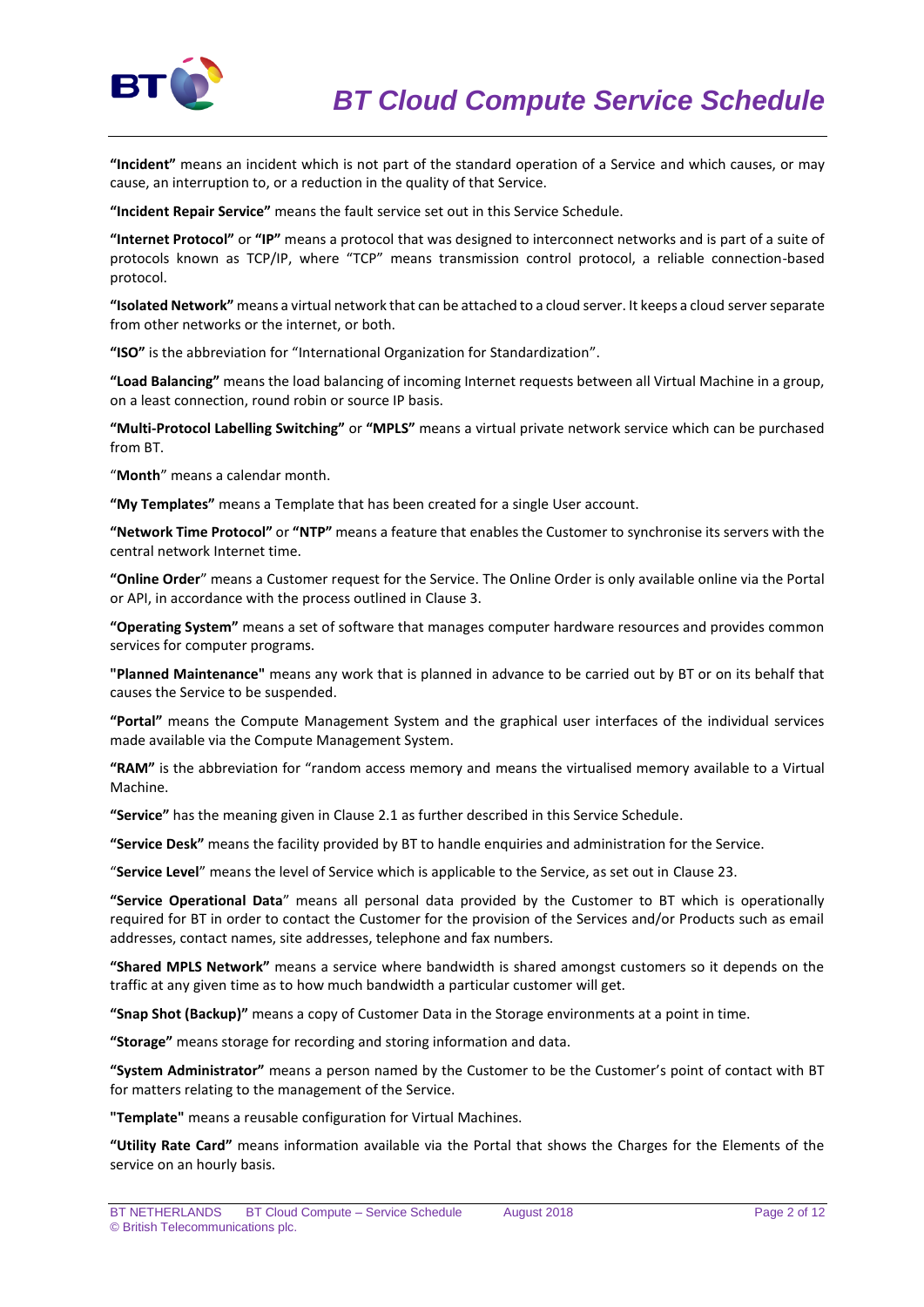

**"Uniform Resource Locator"** or **"URL"** means a locator, which is the full address for the Customer's website.

**"User ID"** means the identification number provided to the Customer by BT for the purposes of security in the provision of the Service.

**"Virtual Machine"** or **"VM"** means a self-contained operating system that functions as a separate server.

**"VM Snapshot"** has the meaning given in Clause 4.15.

### **2 Service Summary**

BT Cloud Compute is a Cloud based service providing the Customer with a self-service capability to browse, select, provision, and manage virtual infrastructure including a Virtual Machine, network, Storage and security.

#### **3 Service Components**

- 3.1 The Service comprises access to a Portal (including a catalogue to select the Elements of the virtualised infrastructure) and Availability Zones in which to deploy the Virtual Machine.
- 3.2 The Availability Zone is the platform where the Customer's Online Order is deployed. Once the Customer selects the Elements they will be automatically provisioned within the Customer's chosen Availability Zone.
- 3.3 Elements within the Catalogue show the options available to the Customer when completing the Online Order. As the Service evolves and the number of Availability Zones increases, the number, type and detailed specifications of the Elements will vary and may be updated by BT.
- 3.4 The Customer may subsequently add to and/or remove any Elements it has ordered via the Portal, using the Online Order.
- 3.5 The Portal will show the up-to-date list of available Elements and Availability Zones. The Portal will show the prevailing Charges for Elements.

#### **4 Service Elements**

The following Elements may be available within an Availability Zone. In some cases multiple Elements may be available within the same Availability Zone:

#### **4.1 Firewall per Isolated Network**

- The Customer may add, delete and/or change:
- (a) access control lists,
- (b) port forwarding rules and
- (c) virtual private networks access (VPN)

## **4.2 Network**

- 4.2.1 The standard network service used by BT to deliver data to and from the Service is the Internet.
- 4.2.2 The Customer may order additional BT (or other licensed operators) networks but these need to be ordered separately from the Service and are subject to separate conditions and Charges. Additionally, a Cloud Connect or Cloud On-Net service as set out in Clause 5 will be required and should be ordered through the Portal.

#### **4.3 Internet**

4.3.1 All Internet service usage (data in and out) is charged at the Utility Rate Card which is displayed in the Portal. Internet service usage Charges are charged for data usage in and out of the Service. Data transfer speeds may vary.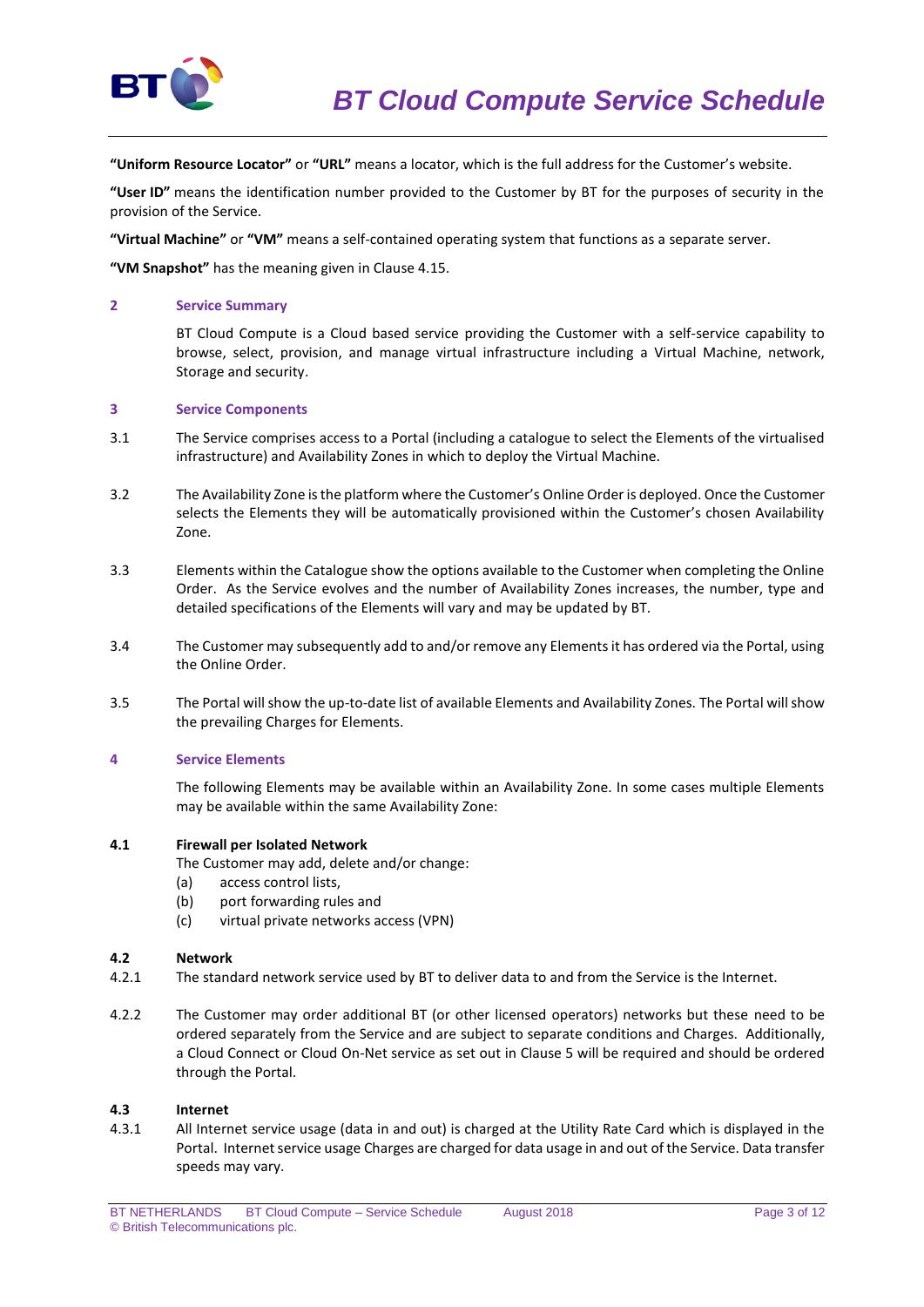

- 4.3.2 The Customer acknowledges that:
	- (a) the Internet is independent of the Service and BT has no responsibility for provision of the Internet; and
	- (b) use of the Internet is solely at the Customer's risk and subject to all applicable laws. BT has no responsibility for any information, software, services or other materials obtained, downloaded, shared and transmitted by the Customer using the Internet.

# **4.4 Load Balancing**

- 4.4.1 The Service supports creation of a load balanced groups of Virtual Machines with the choice of the following load balance options:
	- (a) Round Robin
	- (b) Least Connection
	- (c) Source IP
- 4.4.2 Load balancing is performed at the public IP Address level and therefore all Virtual Machines will share the same IP address. Additional Virtual Machines outside of the load balancing group are subject to additional public IP Addresses (which must be ordered separately) and any additional applicable Charges.

## **4.5 IP Addresses**

- 4.5.1 A single public IP address is deployed per Online Order for those Elements that require public IP addressing. Following deployment the Customer may request additional IP Addresses which will be subject to a separate Online Order and additional Charges.
- 4.5.2 IP addresses allocated to the Customer are only for use in connection with the Service. All title and rights in those IP addresses, including the right to recover or change such IP addresses, belong to BT or its applicable suppliers and BT cannot transfer any title or rights in any IP address to the Customer. The Customer cannot sell or agree to transfer them to anyone else. On the termination of the Agreement or the Service, for any reason, the Customer must immediately cease using the IP addresses.

## **4.6 Virtual Machine**

- 4.6.1 The Service enables the Customer to self-provision their virtual infrastructure through the use of the Portal or an API. Using the Portal, the Customer selects the Elements it requires in order to provision the Virtual Machine. The Catalogue specifies the Elements that are available to create the Virtual Machine. The following standard Elements are available in order to create a Virtual Machine:
	- (a) Operating System via a Template or ISO;
	- (b) Compute components vCPUs, vRAM, C drive / root storage etc. ;
	- (c) Additional storage;
	- (d) Affinity rules;
	- (e) Network.
- 4.6.2 Other Elements are available after the Virtual Machine has been created.

#### **4.7 Hypervisor**

The Service can support a number of different Hypervisors. The Hypervisor which is used will depend on the Availability Zone selected by the Customer. The Hypervisor provides the capability to deliver a Virtual Machine.

### **4.8 Operating System**

In order to build the Service the Customer must first select the Operating System for the Virtual Machine being created. The Operating Systems are presented to the Customer as templates. The choices available are dependent upon the Catalogue and are defined as "Featured Templates", "My Templates", and "ISOs" (ISO Images). With the exception of Microsoft Operating Systems, the Customer is required (where appropriate) to provide a valid license key, obtained from the software vendor or software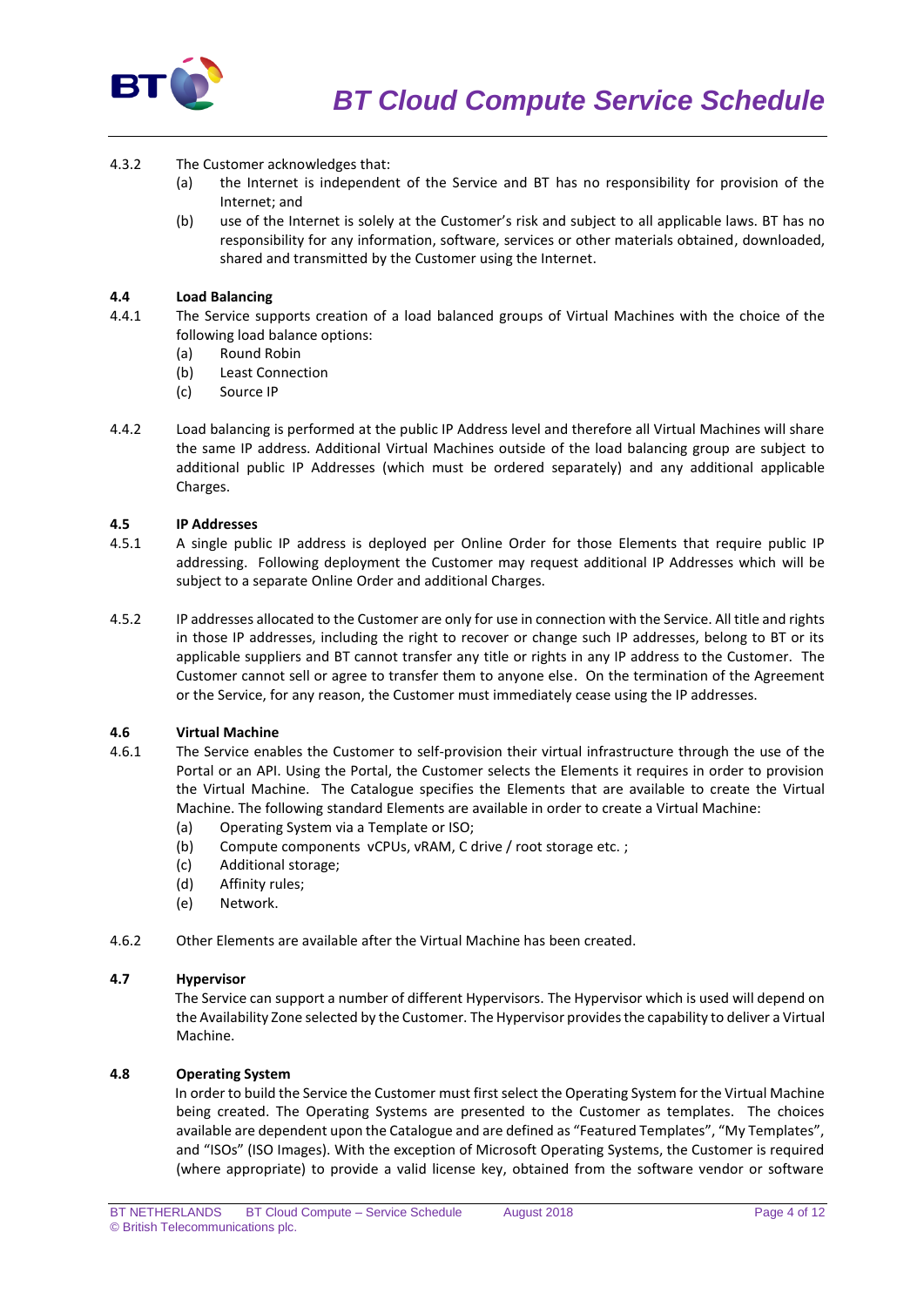

vendors representative. Featured Templates represent pre-defined Operating Systems created by BT and vary dependent upon Hypervisor compatibility. The choice of Operating Systems will be displayed for the Customer to select.

# **4.9 My Templates**

"My Templates" are templates that have previously been created or uploaded by the Customer and saved. They may have been originally created as "Feature Templates" and then saved by the Customer or previously created by the Customer by uploading their own template or directly from an ISO image.

## **4.10 ISO Images**

Where a particular Operating System is not shown within Featured Templates but required by the Customer, the Customer can create one from an ISO image.

## **4.11 Virtual Machine Type**

The Customer will select a Virtual Machine from the Virtual Machine attributes displayed within the Catalogue. A build consists of a number of processors, amount of RAM, C: drive / root storage. To increase or decrease the size of the Virtual Machine (in terms of CPU and RAM), the Customer must either build a new Virtual Machine or modify the current Virtual Machine via a separate Online Order. This process is simplified as the existing server can be copied and either saved as a Template or reinstalled on to a larger (or smaller) Virtual Machine as required.

## **4.12 Storage (C: / root)**

- 4.12.1 The Virtual Machine will include storage allocation, a C:/ root drive where the Operating System will reside.
- 4.12.2 Additional Storage may be added in the form of additional drives. A number of different size drives are made available with an option for a Customer defined disk. Additional disks can be added and are subject to a separate Online Order and additional Charges

## **4.13 Common Services**

If required, BT can supply Domain Name Server (DNS) for DNS lookup only and Network Time Protocol (NTP). These items are included in the Charges for the Service.

## **4.14 Snap Shot (Backup)**

- 4.14.1 Snap Shots provide back up for the Service. The Customer may take a point in time "copy" of the VM disk volumes.
- 4.14.2 Snap Shots are defined per Virtual Machine disk volume and can be manually initiated or scheduled as required by the Customer. The Customer may define how often and when a Snap Shot is taken or instantly take a Snap Shot when required.
- 4.14.3 Each Snap Shot is a copy of the disk volume stored within the same data centre environment as the original Customer Data.
- 4.14.4 Snap Shots will be listed within the same area as the requests and can be restored by selecting the desired snap and selecting restore.
- 4.14.5 The number of Snap Shots held within the system is set based on the schedule chosen for those Snap Shots. When the maximum number is reached as defined by the schedule then the Snap Shots are deleted based on a first in first out basis. If a manual Snap Shot is taken not using the schedule then this Snap Shot will be held until the Customer deletes it or the Service is terminated.

## **4.15 VM Snap Shot**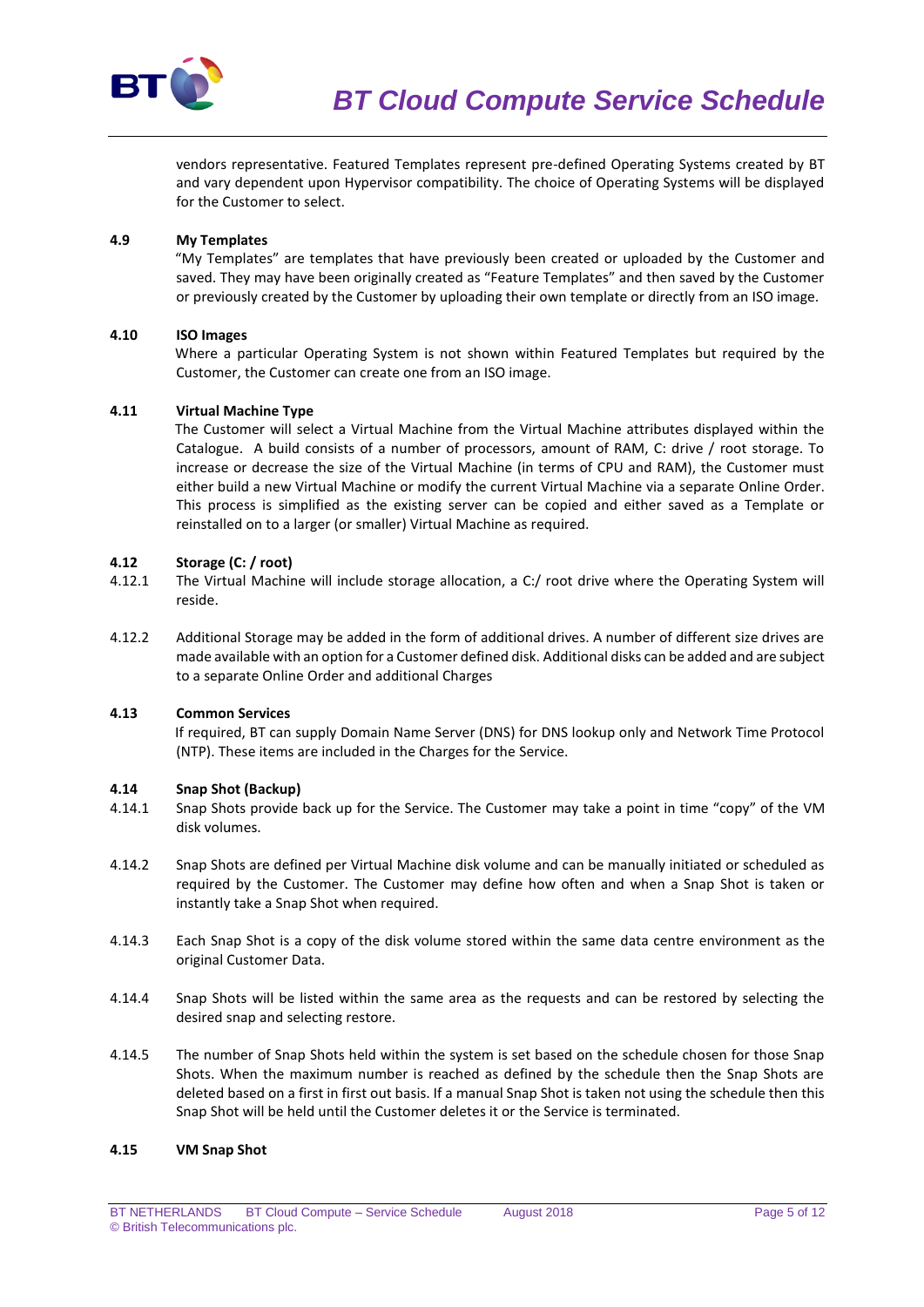

4.15.1 A VM Snap Shot will record the state and data of a VM at a particular point in time, so the same state can be returned to repeatedly if required. The VM Snap Shot is not a copy of the VM's disk volume but a change log file from the moment in time when the VM Snap Shot was taken.

## 4.15.2 The Customer

- (a) may take a Snap Shot of a VM at any time and revert to that Snap Shot at any time.
- (b) may take a maximum of three (3) VM Snap Shots per VM;
- (c) will delete a VM Snap Shot before a new one may be taken, once the maximum number is reached;
- (d) will not use a VM Snap Shot as a backup service; and
- (e) will remove a VM Snap Shot when it is no longer required in order to minimise its effect on the performance of the VM.

## **4.16 Compute Protect**

As protection for individual VMs against Internet security threats the Customer may order Compute Protect as optional Service. Compute Protect is subject to separate terms to be accepted on the Portal when ordering this Service.

## **5 Back End Connection**

- 5.1 A Back End Connection is the connection of a WAN service to the Service. The WAN connection can be a physical network connection provided by BT (or another licensed operator) or a connection from another BT platform delivered within the same data centre. The connectivity between the Back End Connection and this Service is achieved through Cloud Connect or Cloud On-Net. Cloud Connect provides the ability to connect the Service to external IP services through the provision of an external connection / port. Cloud OnNet represents a shared Global MPLS service delivered by BT directly to the Service for which different bandwidth options are made available through the Portal for the Customer to purchase.
- 5.2 A Back End Connection and the connectivity to the external IP service via Cloud Connect or Cloud On-Net is not part of the Service and must be ordered separately by the Customer and is subject to separate conditions and Charges.

#### **6 Commencement and Term**

- 6.1 The Agreement is effective once the Customer submits an Online Order on the Portal.
- 6.2 The Service will commence on the Operational Service Date.

## **7 Technical Requirements**

The Customer is required to have Internet access, all computer hardware, software and telecommunications equipment and services necessary to access and use the Service.

#### **8 BT Service Management Boundary (SMB)**

BT's responsibility for the Service is for the management of the Elements in the combination ordered by the Customer but the Operating System is outside the SMB unless specifically described within the Catalogue. BT will have no responsibility for the Service (including any responsibility to meet any Service Levels) outside the Service Management Boundary.

#### **9 Ordering Process**

- 9.1 The Customer is responsible for opening an account with BT to gain access to the Portal to enable online ordering.
- 9.2 On receipt of an Online Order BT will configure the Service as defined by the Customer. Once the Online Order is configured the OSD occurs and the Customer can start using the Service.

#### **10 In Life Management**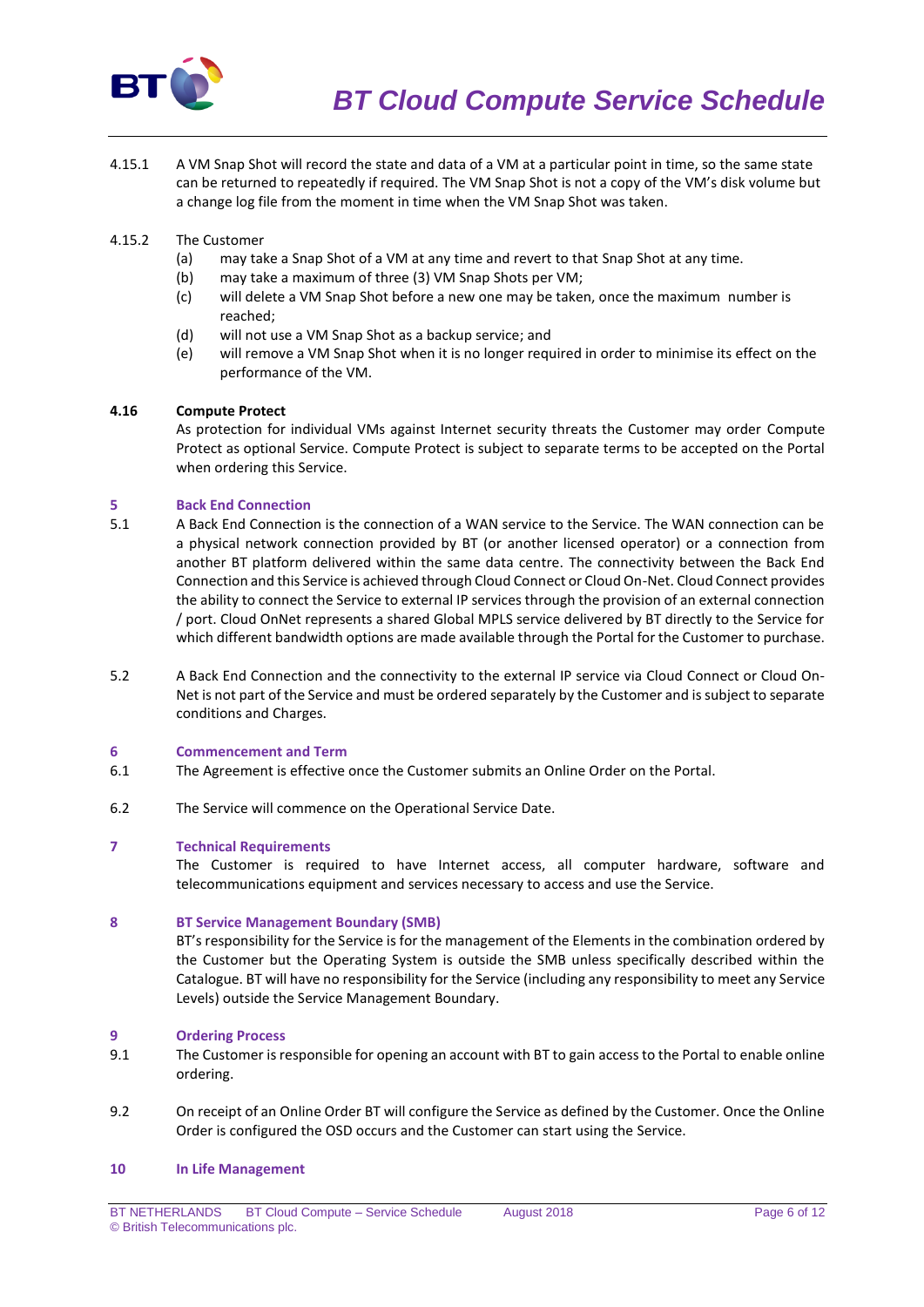

The Portal operates a Dashboard that allows the Customer to see how many Virtual Machines are running, and Storage and networks provisioned.

### **11 Virtual Server Management**

The Customer may select an individual Virtual Machine and stop, start or restart the Virtual Machine using the Dashboard. The status of the Virtual Machines will be shown on the Dashboard as "running" and "stopped" Virtual Machines. In addition the Customer can gain Console access to each of the individual Virtual Machines and/or create a remote management connection to the Virtual Machine in order to carry out administration functions.

## **12 Firewall Management**

In order for the Virtual Machines to be accessible by the Customer over the Internet, the Customer is responsible for ensuring they set up Firewall access list and port forwarding rules.

## **13 Reporting**

Virtual Machine utilisation reports are provided within the Portal showing the CPU and RAM utilisation of each Virtual Machine.

## **14 Service Management**

## **14.1 Service Desk Support**

14.1.1 BT will provide a Service Desk operating 24 hours per day, seven days per week, including national, public or bank holidays, which will receive and record Service incident reports from the Customer.

#### **14.2 Incident Repair Service**

- 14.2.1 If BT detects, or if the Customer reports an Incident to the Service Desk, BT will respond to the Incident without undue delay. BT will perform tests to determine the cause of the Incident, and will notify the System Administrator by telephone or e-mail.
- 14.2.2 The Service Desk will keep the Customer updated at regular intervals until the Incident is resolved.
- 14.2.3 BT will raise additional Charges for work performed and money spent to addressincidents resulting from Service failures caused by the Customer on a time and material basis at the prevailing Charges.
- 14.2.4 If the Customer asks BT to perform any additional work this will be subject to prior written agreement between the Parties and additional Charges will apply.

#### **15 Planned Maintenance**

The Customer acknowledges and accepts that occasionally BT may have to carry out routine or emergency maintenance, updates and other procedures for reasons of health, safety, security or otherwise to protect the Service, and which may cause a disruption to the Service, ("Planned Maintenance"). BT will provide the Customer with as much prior notice as practicable with respect to Planned Maintenance.

#### **16 Service Updates**

BT may make updates to the Service from time to time provided that such updates do not materially decrease or impair performance of the Service.

#### **17 Security**

- 17.1 The Customer is responsible for the security and proper use of all User IDs, Checkwords and passwords. BT reserves the right to suspend access to the Service at any time if BT has reason to believe that there is, or is likely to be, a breach of security or misuse of the Service. BT will notify the Customer as soon as possible after it has done so.
- 17.2 The Customer must immediately inform BT if there is any reason to believe that a User ID, password, or Checkword allocated by BT has, or is likely to, become known to someone not authorised to use it or is being, or is likely to be, used in an unauthorised way.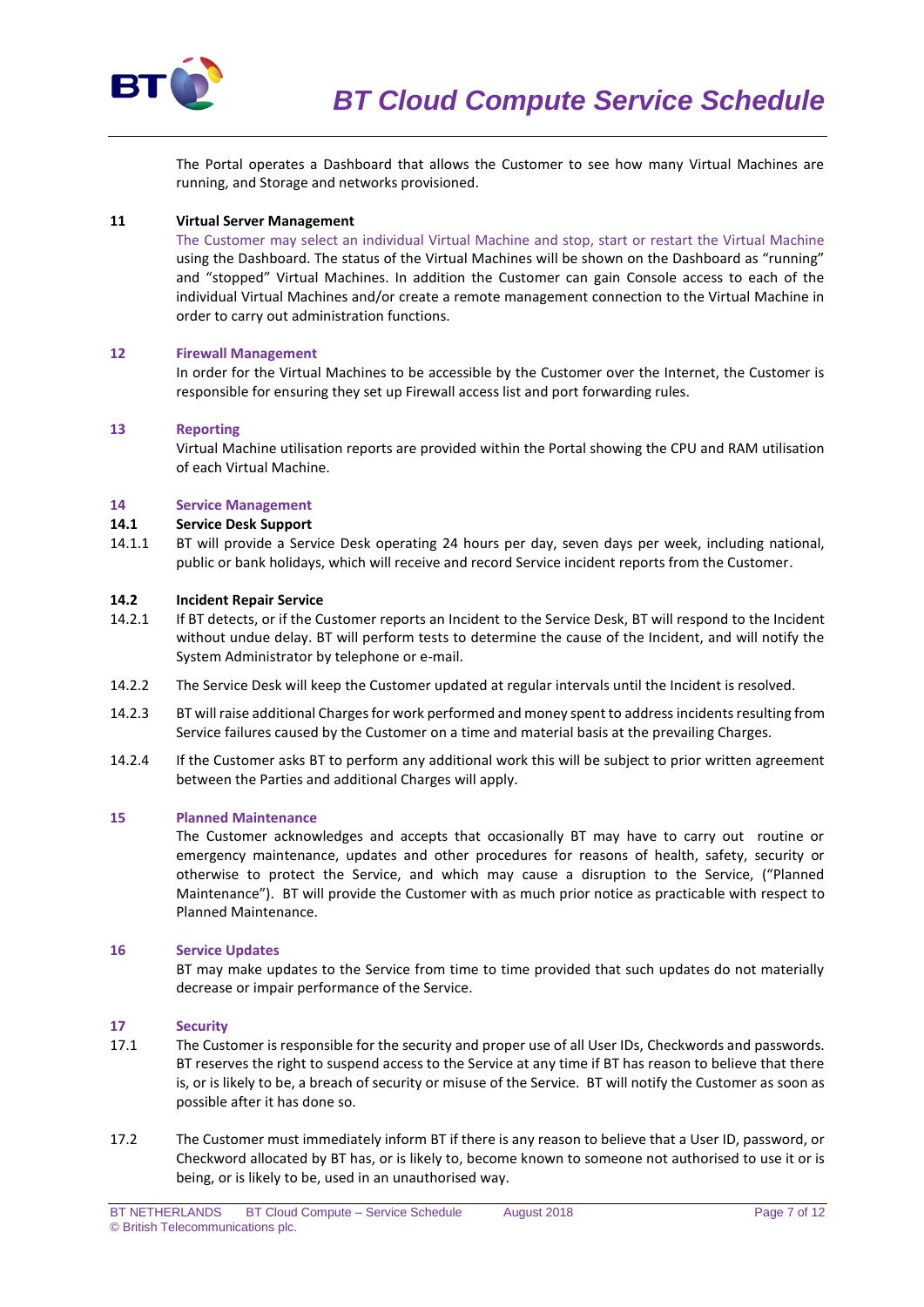

- 17.3 BT reserves the right to require the Customer to change any or all of the Checkwords or passwords associated with the Service and used by the Customer in connection with the Service.
- 17.4 The Service is delivered within a secure BT data centre with a security policy for the protection of Site, infrastructure and network. Although BT will use reasonable care and skill in carrying out its obligations under this Agreement in accordance with BT's security policy, it is not possible to guarantee that all instances of fraud, misuse, unwanted or unauthorised activity or access to the Customer's Information will be prevented or detected. Whenever BT becomes aware that security has been compromised, BT will take actions in order to limit any further occurrences of fraud, misuse, unwanted or unauthorised activity or access to the Customer's Information. Nevertheless, BT accepts no liability for any such incidents, or for any loss or damage suffered by the Customer. The Customer shall therefore take responsibility for the security of the Customer Information, Content and application of security policies designed to prevent unwanted or unauthorised activity or access to the Customer's Information.

## **18 Processing of Personal Data**

- 18.1 BT or its sub-processor will Process the Customer Personal Data for the BT Cloud Compute Service as set out in this Schedule for as long as BT provides the BT Cloud Compute Service and for as long as BT may be required to Process the Customer Personal Data in accordance with applicable law. Any personal Data that may be collected and processed by BT (including payment data) is subject to the data protection provisions as set in the General Terms and Conditions.
- 18.2 The nature and purpose of the Processing of Customer Personal Data by BT includes for:
	- billing and invoicing; and
	- incident response and escalation.
- 18.3 The types of Customer Personal Data Processed by BT or its sub-processors or the Customer may be:
	- website or IP address;
	- name;
	- address;
	- telephone number;
	- email address;
	- job title;
	- company name; and
	- contact records.

This list is not exhaustive as the Customer will specify what Customer Personal Data is Processed.

- 18.4 The Customer Personal Data may concern the following categories of Data Subjects:
	- Customer employees:
	- Customer's customers or third parties; and
	- any Data Subject (as controlled by the Customer).

This list is not exhaustive as the Customer will specify what Customer Personal Data is Processed.

- 18.5 BT may also send the Customer additional information concerning the Service, or related services. This information will typically be sent to the Customer Contact, involved in the procurement or management of the Service.
- 18.6 BT will have no access to the Customer Information stored by the Customer.
- 18.7 The location and access points of the Customer Information are defined by the Customer and as such the Customer needs to ensure compliance with relevant laws and regulations.
- 18.8 BT will not change the country where the Customer Information resides without providing notice to the Customer, unless required to do so in order to comply with applicable laws and regulations.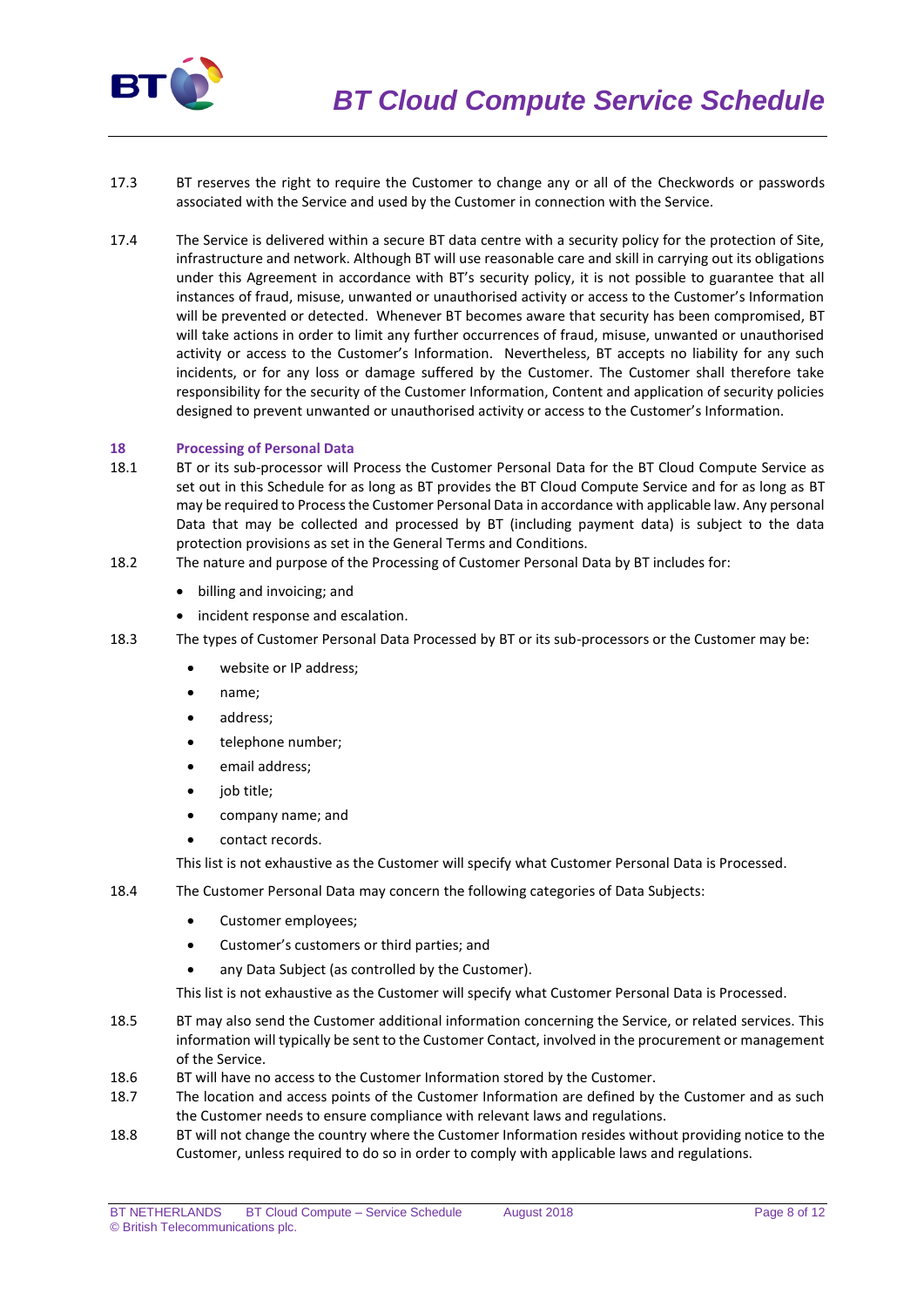

## **19 The Customer's Responsibilities**

- 19.1 The Service does not provide the Customer with any backup software other than that which is provided within the Operating System. If the Customer has ordered the BT Snap Shot Backup Element from the Catalogue BT will provide this Service Element to allow the Customer to backup data. However, the data backed up using this Service Element is entirely the Customer's responsibility and BT does not assume responsibility and/or liability for the quality of such data.
- 19.2 The Customer acknowledges and agrees that use of Snap Shots does not provide complete data protection. If complete data protection is required, the Customer acknowledges and agrees that it is the Customer's responsibility to ensure that it has data replicated or protected through additional means implemented by the Customer separately from the Service.
- 19.3 The Service is provided solely for the Customer's own use including use by Users and the Customer will not assign, resell, reproduce, copy, duplicate, transfer, lease, distribute, display, disclose, trade or otherwise commercially exploit the Service (or any part thereof) for any purpose, or otherwise make the Service available to any third party except Users.
- 19.4 The Customer is solely responsible for any obligation or liability arising out of transactions of any kind entered into between the Customer and any third party accessing or relying on the Service, Customer Information, or third party Information. BT will not be a party to, or in any way responsible for, any transaction between the Customer and any third party.
- 19.5 The Customer is responsible for the creation, design and maintenance of all Customer Information.
- 19.6 The Customer will ensure that the Customer Information and any third party Information does not include any information or material, which could be illegal or could lead to a legal dispute.
- 19.7 The Customer irrevocably and unconditionally agrees to indemnify and keep indemnified and to hold BT, BT Group Companies and their officers, directors and employees harmless against claims, losses, damages, costs, expenses and liability arising from or in connection with:
	- (a) any Customer Information, third party Information or other content or communication sent, provided or stored in connection with the Service;
	- (b) the installation, maintenance or use of any software or other material installed by or on behalf of the Customer;
	- (c) any injury to persons, or damage to the Site or the BT Equipment used for the provision of this Service or other equipment belonging to BT or a third party which is located on the Site, as a result of action taken by or on behalf of the Customer;
	- (d) any actions taken by or on behalf of the Customer with respect to the Firewall; or
	- (e) any breach of confidence or infringement of intellectual property rights.
- 19.8 The Customer is solely responsible for all aspects of Customer Information which are not specifically set out in this Service Schedule as being BT's responsibility.
- 19.9 The Customer is responsible for providing all computer hardware, software and telecommunications equipment and services necessary to access and use the Service, other than as specified as a BT responsibility in this Service Schedule.
- 19.10 The Customer warrants that it is the owner of any domain name they use within the Service, or that it is duly authorised by the owner of, any trade mark or name that it wishes to use as its Domain Name and use as part of its URL.
- 19.11 The Customer must not use a Domain Name or URL that infringes the rights of any person in a corresponding trade mark or trade name or otherwise.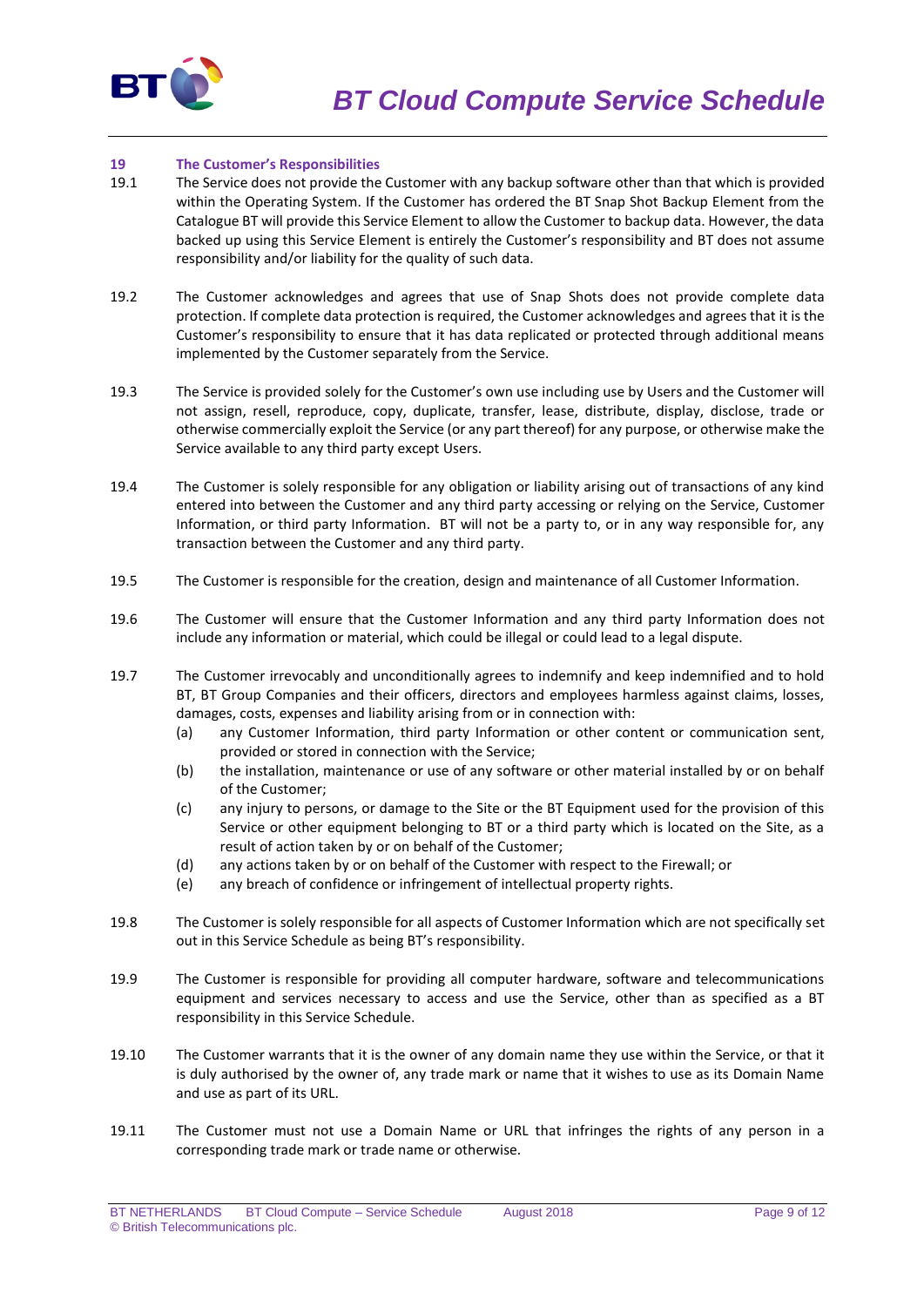

- 19.12 BT reserves the right to require the Customer to select a replacement Domain Name or URL and may either refuse to provide or may suspend the Service if, in BT's opinion the Domain Name or URL is, or is likely to be, offensive, abusive, defamatory, obscene, illegal or otherwise actionable at law.
- 19.13 The Customer is responsible for ensuring that the System Administrator will report all service repair incidents using the reporting procedures notified to the Customer by BT, and will be available for all subsequent Incident management communications.
- 19.14 The Customer will comply with the provisions of any Software licences provided with or as part of the Service administer.
- 19.15 The Customer is responsible for ensuring that the System Administrator will report all service repair incidents using the reporting procedures notified to the Customer by BT, and will be available for all subsequent Incident management communications.

## **20 Charges**

- 20.1 Charges for the Service are set out in the Portal.
- 20.2 BT will invoice Charges on or after the dates set out below:
	- (a) One-off Charges on the OSD of the relevant Online Order;
	- (b) Usage or other recurring Charges on the OSD and thereafter monthly in arrears.
- 20.3 Charges for some of the Service are calculated on an hourly basis against the prevailing Utility Rate Card on the Portal. Usage Charges will apply as shown on the Utility Rate Card on the Portal.
- 20.4 The Customer may also purchase monthly allowances for example, CPU hours and /or RAM hours, paid for in advance, which are subtracted from the utility Charges. Any unused allowances will be carried forward to the next invoice. Terminating the monthly allowance will result in the loss of any accrued / residual allowances.
- 20.5 BT may invoice the Customer for Charges for investigating Customer reported Incidents where BT finds no Incident or that the Incident is outside the Service Management Boundary.
- 20.6 BT may at any time review the Charges for the Service and will provide the Customer with 30 days' prior written notice of any such change in Charges. If the Customer objects to the change in Charges it may exercise its termination rights under this Service Schedule.
- 20.7 Notwithstanding any other provision in the Agreement, BT may delay or bring forward the sending of invoices to coincide with billing cycles from time to time. The Customer acknowledges that the first and last invoice in relation to a particular Service may include Charges due for more or less than one complete billing cycle according to when such Service is connected and/or terminated.

## **21 Termination of Service**

- 21.1 The following Clause will replace and supersede any termination for convenience conditions as set out in the General Terms and Conditions.
- 21.2 The Customer may terminate Elements from the Service or the entire Service via the Portal at any time and without prior notice, provided that the Customer agrees:
	- (a) to pay any outstanding Charges or interest properly due and payable for each Element up to the date of termination; and
	- (b) that there will be no refund of Charges which have been paid in advance.
- 21.3 BT may terminate this Agreement or the Service at any time by giving at least 90 days' notice to the Customer and BT shall during this termination period maintain the level and quality of Services provided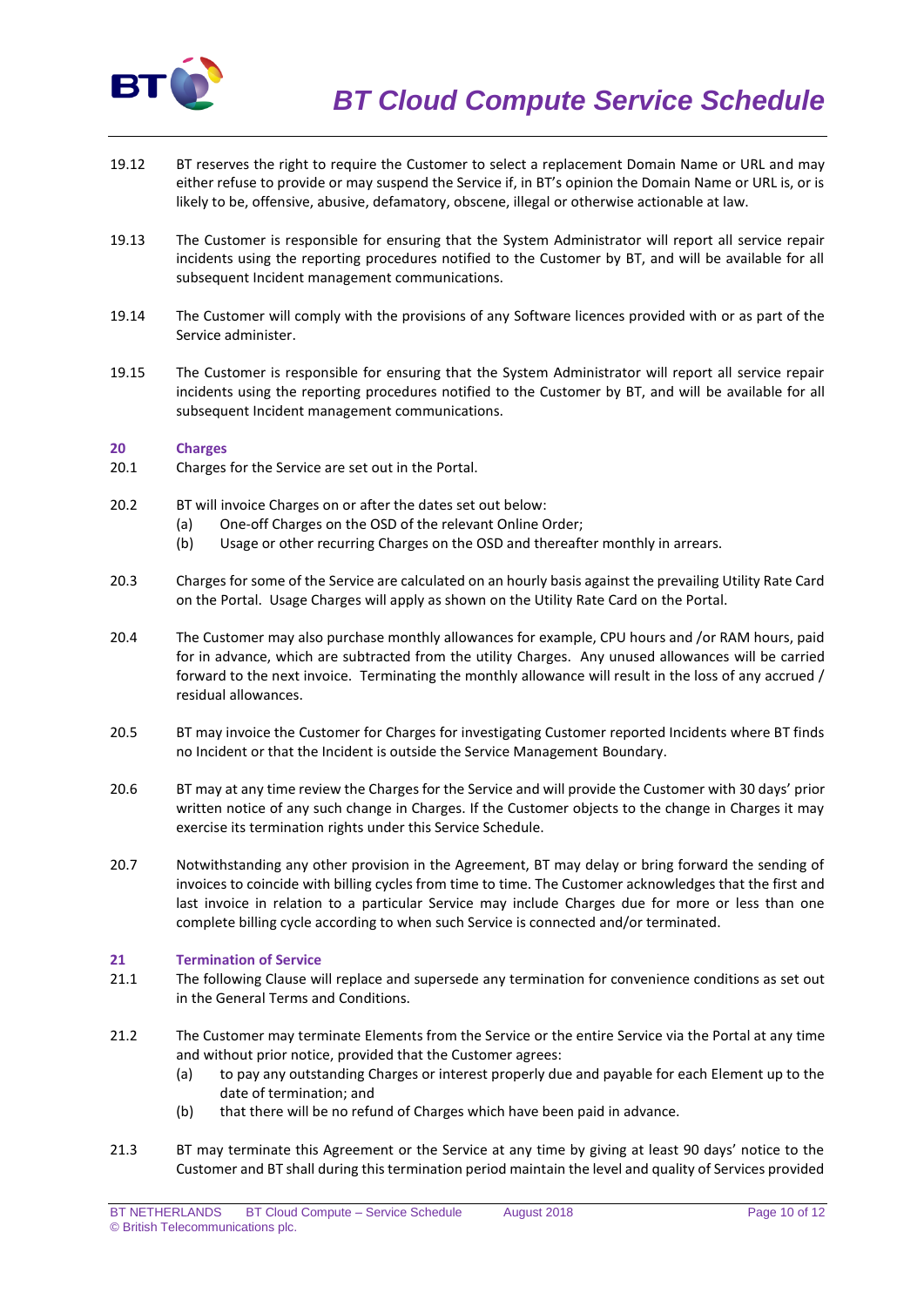

by BT until the effective termination date and shall not undertake any actions limiting Customer's ability to migrate the Customer Information.

21.4 At the effective termination date the Customer will lose all access to the Service and any portions thereof, including, but not limited to its account on the Portal and the Customer Information stored on the Service. In addition, upon termination for any reason whatsoever, BT will have the right to immediately delete, without notice the Customer Information. Therefore the Customer hereby acknowledges and accepts to have retained copies of its Customer Information or to migrate all its Customer Information before the effective termination date. BT shall not be liable for any loss or damage which may be incurred by the Customer or any third parties as a result of such deletion from the effective termination date.

## **22 Suspension of Service**

- 22.1 BT may suspend Service(s) or terminate this Agreement immediately on notice to the Customer where the Customer is in material breach of this Agreement and if the breach is capable of remedy, fails to remedy the breach within a reasonable time of being requested by BT to do so.
- 22.2 Where a Service is suspended because the Customer is in material breach of this Agreement, the Customer must pay the Charges for that Service until this Agreement is terminated.

## **23 Service Level**

- 23.1 BT aims to provide the Service within an availability target of 99.95%. For the avoidance of doubt the Portal is not included within this availability target.
- 23.2 If BT fails to meet the availability target of 99.95% then the Charges for the affected Service will be credited as follows:

| <b>Availability Target</b>                                   | <b>Credit</b>            |
|--------------------------------------------------------------|--------------------------|
| For every reported instance Incident that BT is below target | 1 day's recurring Charge |

- 23.3 The credit will be applied to the monthly Charge for the Service. The credit per reported instance that BT is below target will be capped at a maximum of one Month's Charges.
- 23.4 Service Credits are the Customer's sole right and remedy if BT does not meet the Service Level. Any failure by BT to meet the Service Level specified in this Clause 23 shall not be considered a material breach of the Agreement.
- 23.5 The parties acknowledge that each Service Credit is a genuine pre-estimate of the loss likely to be suffered by the Customer and not a penalty.
- 23.6 The Service Level is measured as the combined availability of the ordered Elements to deliver Service to the network (Internet or WAN) interface connected to the Service in the BT data centre. Individual or combined Element failures will not constitute an Incident for Service Level calculations unless the Element(s) failure causes a total loss of Service.
- 23.7 Availability of the Service will be measured as a proportion of time in a Month starting from the first day of the relevant Month. Where a failure occurs at the end of a Month then it will be carried forward to the next Month.
- 23.8 The Customer will report any Incident to BT. The measurement of Service unavailability starts when BT acknowledges the Customer's Incident report. On confirmation of an Incident BT will start the Incident Repair Service. The period of unavailability will end when BT informs the Customer that the Service is available, unless the Customer advises BT that the Service remains unavailable.